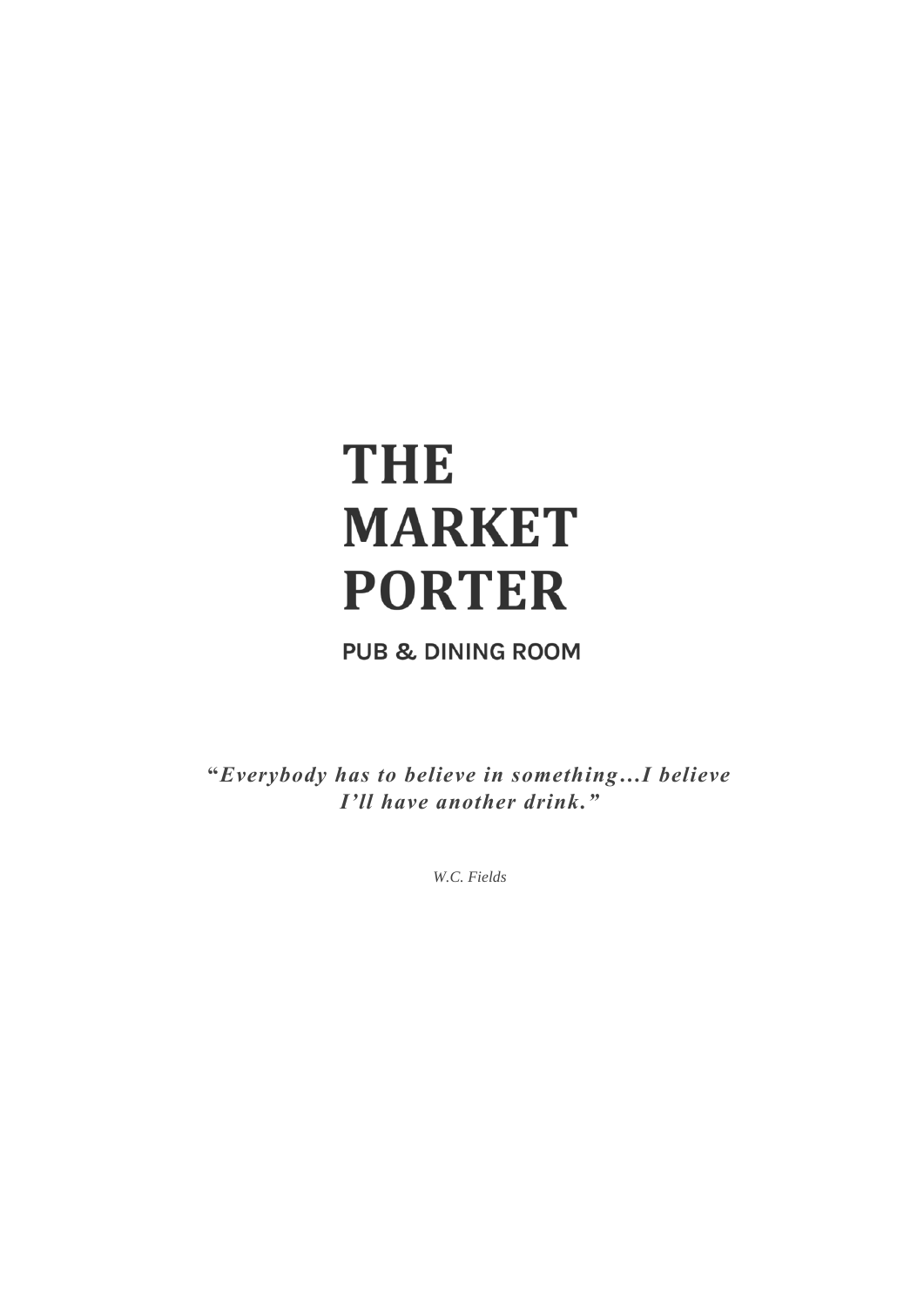## **DRINKS LIST**

## **BEERS & CIDERS**

#### *By the bottle*

| Corona $4.6\%$ 330ml          | 4.8 |
|-------------------------------|-----|
| <b>Peroni</b> 5.1% 330ml      | 4.8 |
| Heineken Zero 0.05% 330ml     | 3   |
| <b>Lucky Saint</b> 0.5% 330ml | 3.5 |
| Daura Damm $5.4\%$ 300ml (GF) | 4.8 |

#### *Cider*

| <b>Magners Original 4.5% 500ml</b> | 5.5 |
|------------------------------------|-----|
| <b>Rekorderlig 4% 500ml</b>        | 5.5 |

#### *Draught*

| <b>Estrella</b> 4.6%              |     |
|-----------------------------------|-----|
| <b>Camden Hells</b> 4.6%          | 6.2 |
| <b>Camden Pale Ale 4.0%</b>       | 6.2 |
| <b>Neck Oil 4.3%</b>              | 6.0 |
| Guinness $5.3\%$                  | 5.1 |
| <b>Kingstone Press Cider 4.7%</b> | 5.1 |
| <b>Harvey's Sussex Best 4.0%</b>  | 4.8 |

### **Soft Drinks**

| <b>Franklin &amp; Sons Tonic Waters</b> | 2.3 |
|-----------------------------------------|-----|
| Fruit Juices orange, apple, cranberry   | 3   |
| Coca Cola, Diet Coke, Coke Zero         | 3   |
| <b>J20</b> Apple, Orange                | 3   |
| <b>Spring Still Water</b>               | 35  |
| <b>Spring Sparkling Water</b>           | 35  |

A discretionary 12.5% service charge will be added to your bill. marketporter.co.uk | markettaverns.co.uk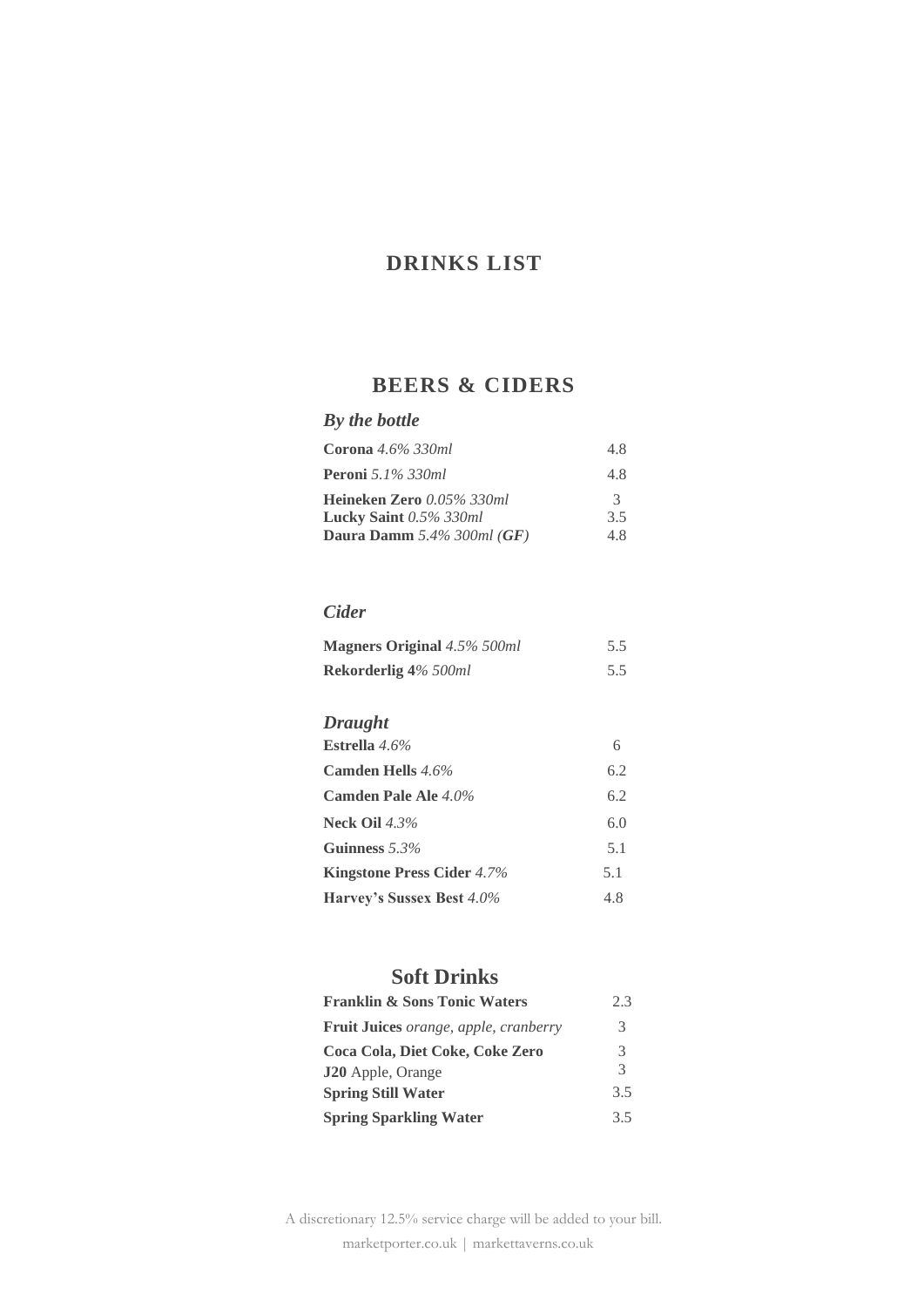## **WINES**

| <b>White wine</b>                                                                       | 175ml | 250ml | <b>Bottle</b> |
|-----------------------------------------------------------------------------------------|-------|-------|---------------|
| The Rambler White, Western Cape, South Africa   NV                                      | 5.1   | 7     | 19.5          |
| Piattini Pinot Grigio, IGT Provincia di Pavia, Italy   2017                             | 5.95  | 8.15  | 23            |
| Sierra Grande Sauvignon Blanc, Chile   2018                                             | 6.3   | 8.65  | 24.5          |
| The Big Top Chardonnay, California, USA 2016                                            | 6.85  | 9.5   | 27            |
| <b>Peacock Sauvignon Blanc, South African 2020</b>                                      | 7.55  | 10.5  | 30            |
| Clos de L'Église Mâcon-Charnay, France   2016                                           |       |       | 32.5          |
| La Val Orballo Albariño, Spain  2017                                                    |       |       | 34            |
| Nuovo Quadro Gavi del Comune di Gavi, Italy   2017                                      |       |       | 36            |
| <b>Rose wine</b>                                                                        | 175ml | 250ml | <b>Bottle</b> |
| Mirabello Pinot Grigio Rosé, IGT Provincia di Pavia, Italy 2017                         | 5.6   | 7.65  | 21.5          |
| Domaine de la Vieille Tour, Côtes de Provence, France [2017                             | 7.55  | 10.5  | 30            |
| <b>Sparkling wine</b>                                                                   | 125ml |       | <b>Bottle</b> |
| Fontessa Prosecco Spumante Brut, Italy   NA                                             | 6.1   |       | 29.5<br>55    |
| Champagne Charles Chevalier Brut d'Honneur, France   NA<br><b>Henners Brut, England</b> |       |       | 60            |
| <b>Red wine</b>                                                                         | 175ml | 250ml | <b>Bottle</b> |
| Borsao Garnacha, Spain   2017                                                           | 5.1   | 7     | 19.5          |
| Sun & Air Merlot, Western Cape, South Africa   2017                                     | 5.7   | 7.85  | 22            |
| El Viejo del Valle Pinot Noir, Valle Central, Chile   2017                              | 6.3   | 8.65  | 24.5          |
| Tesoro de los Andes Malbec Bonarda, Argentina   2017.                                   | 6.85  | 9.5   | 27            |
| La Ruchette Dorée, Côtes du Rhône Villages, France   2015                               | 7.55  | 10.5  | 30            |
| Pinna Fidelis Roble, Spain   2017                                                       |       |       | 32            |
| The Black Craft Shiraz, Barossa Valley, South Australia   2018                          |       |       | 35            |
| Rive Barbera d'Asti Superiore, Italy   2016                                             |       |       | 39            |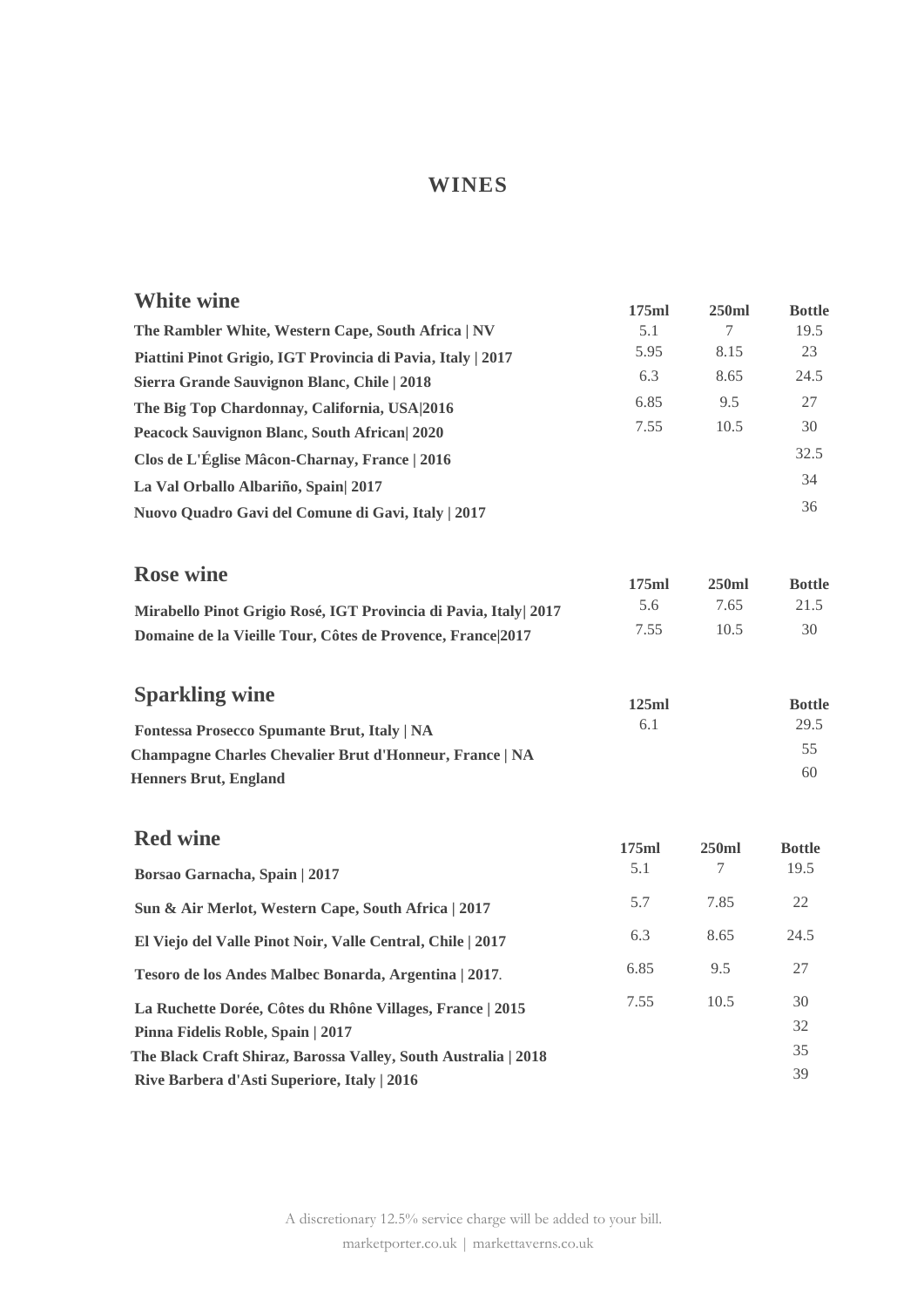# **SPIRITS**

| <b>Vodka</b>        | 25ml | <b>Rum</b>                     | 25ml |
|---------------------|------|--------------------------------|------|
| <b>Smirnoff Red</b> | 4.2  | <b>Bacardi</b>                 | 4.2  |
| <b>Grey Goose</b>   | 4.8  | <b>Captain Morgan's Dark</b>   | 4.2  |
| <b>Absolut</b>      | 4.2  | <b>Captain Morgan's White</b>  | 4.2  |
| <b>Ketel One</b>    | 4.8  | <b>Captain Morgan's Spiced</b> | 4.5  |
|                     |      | <b>Malibu</b>                  | 4.2  |

| Gin                              | 25ml | <b>Whiskey &amp; Bourbon</b>                | 25ml   |
|----------------------------------|------|---------------------------------------------|--------|
| Gordons                          | 4.2  | Johnnie Walker Black, Scotland              | 4.7    |
| <b>Gordons Pink</b>              | 4.5  | Glenfiddich 12yr, Scotland                  | 4.5    |
| <b>Sipsmith</b>                  | 4.5  | <b>Glenlivet Founders Reserve, Scotland</b> | 4.5    |
| <b>Hendricks</b>                 | 4.5  | <b>The Glenkinchie 12yr, Scotland</b>       | 5.5    |
| <b>Bombay Sapphire</b>           | 4.5  | Talisker 10, Scotland                       | 5.2    |
| <b>Neat</b>                      | 4.5  | Bowmore, Scotland                           | 5.5    |
| <b>Tanqueray London Dry</b>      | 4.5  | <b>Macallan Double Cask, Scotland</b>       | 5.2    |
| <b>Tanqueray Flor de Seville</b> | 4.5  | <b>Jim Beam Rye, American</b>               | 4.5    |
| <b>Tanqueray Royale</b>          | 4.8  | <b>Jim Beam Bourbon</b> , American          | 4.5    |
| Tanqueray10                      | 4.6  | <b>Makers Mark Bourbon, American</b>        | 4.5    |
| <b>The Botanist</b>              | 4.2  | <b>Bulliet Bourbon, American</b>            | 4.5    |
| Brockman's                       | 4.5  | <b>Jack Daniel's Bourbon, American</b>      | 4.2    |
| <b>Just Dill</b>                 | 5.5  | <b>Nikki From The Barrel, Japanese</b>      | 6.3    |
| <b>Gordon's Alcohol Free</b>     | 2.8  | Yamazaki Distiller's Reserve, Japanese      | $\tau$ |
|                                  |      | Jameson, Irish                              | 4.2    |

A discretionary 12.5% service charge will be added to your bill. marketporter.co.uk | markettaverns.co.uk

**Green Spot,** *Irish* 4.6